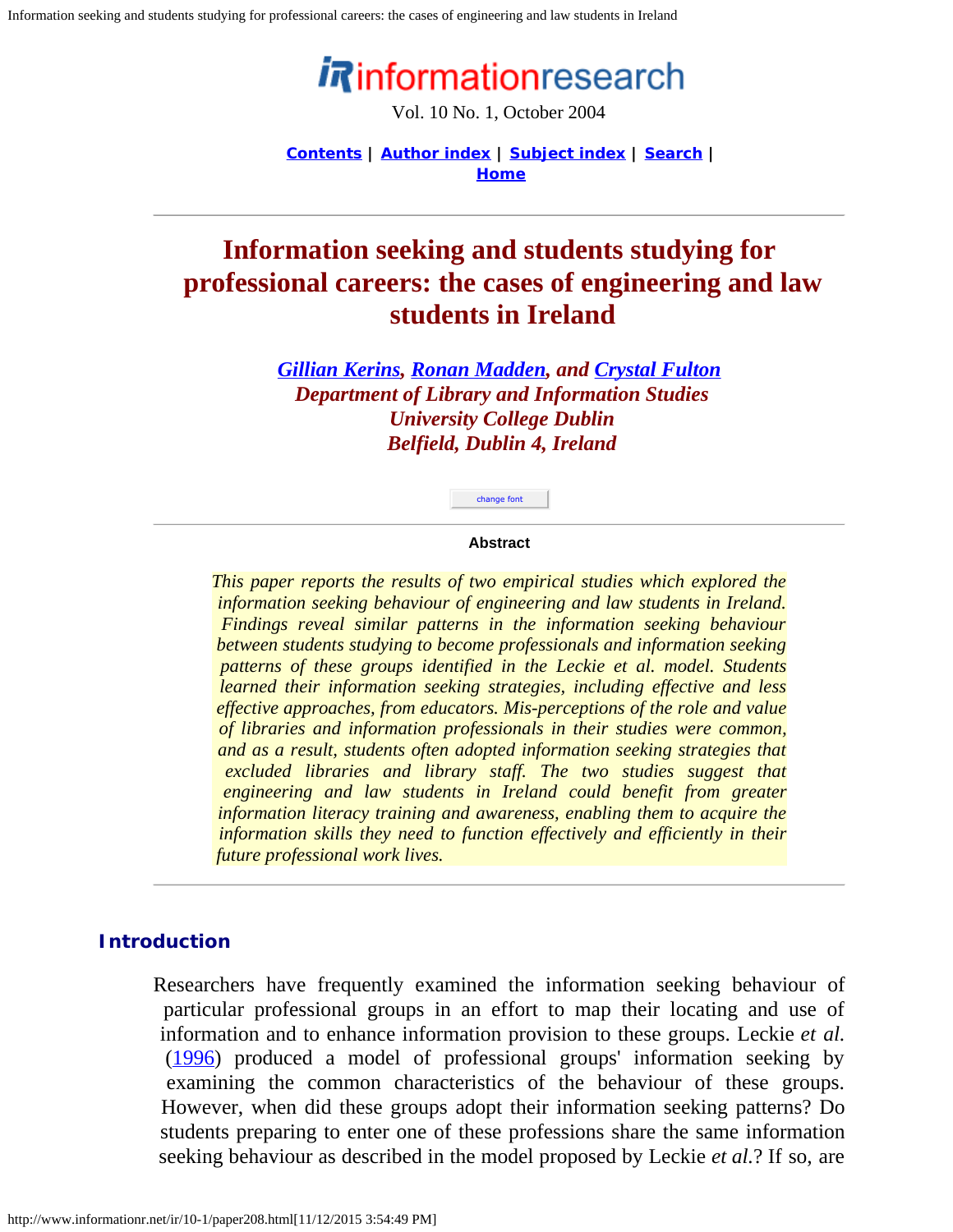information systems around the students addressing or reinforcing such behaviour as selecting and reselecting particular sources for convenience of access rather than information value?

This paper reports the results of two empirical studies which explored these questions about the information seeking behaviour of students in Ireland, with one study focussing on engineering programmes and the other on law programmes. Although the studies explored information seeking patterns in different ways, the findings of both studies revealed similar patterns in the information seeking behaviour between students studying to become professionals and information seeking patterns of these groups identified in the model of Leckie *et al.*. Students learned their information seeking strategies, including effective and less effective approaches, from educators. Misperceptions of the role and value of libraries and information professionals in their studies were common, and as a result, students often adopted information seeking strategies that excluded libraries and library staff. The studies suggest that engineering and law students in Ireland could benefit from greater information literacy training and awareness, enabling them to acquire the information skills they need to function effectively and efficiently in their future professional work lives.

#### **Leckie** *et al.***'s model of Information Seeking of Professionals**

Leckie *et al.* ([1996](#page-12-0)), base their model (Figure 1) on the assumption that information seeking is related to the enactment of a particular role and its associated tasks. As part of the communication and information seeking process, professional groups, such as engineers and lawyers, adopt, enact, and expect various roles. Particular roles and their related tasks result in information needs, which are, in turn, affected by factors, such as sources available, intended use of sources, individual characteristics of the user, and environment surrounding the user [\(Devadson and Lingam 1997](#page-12-1)).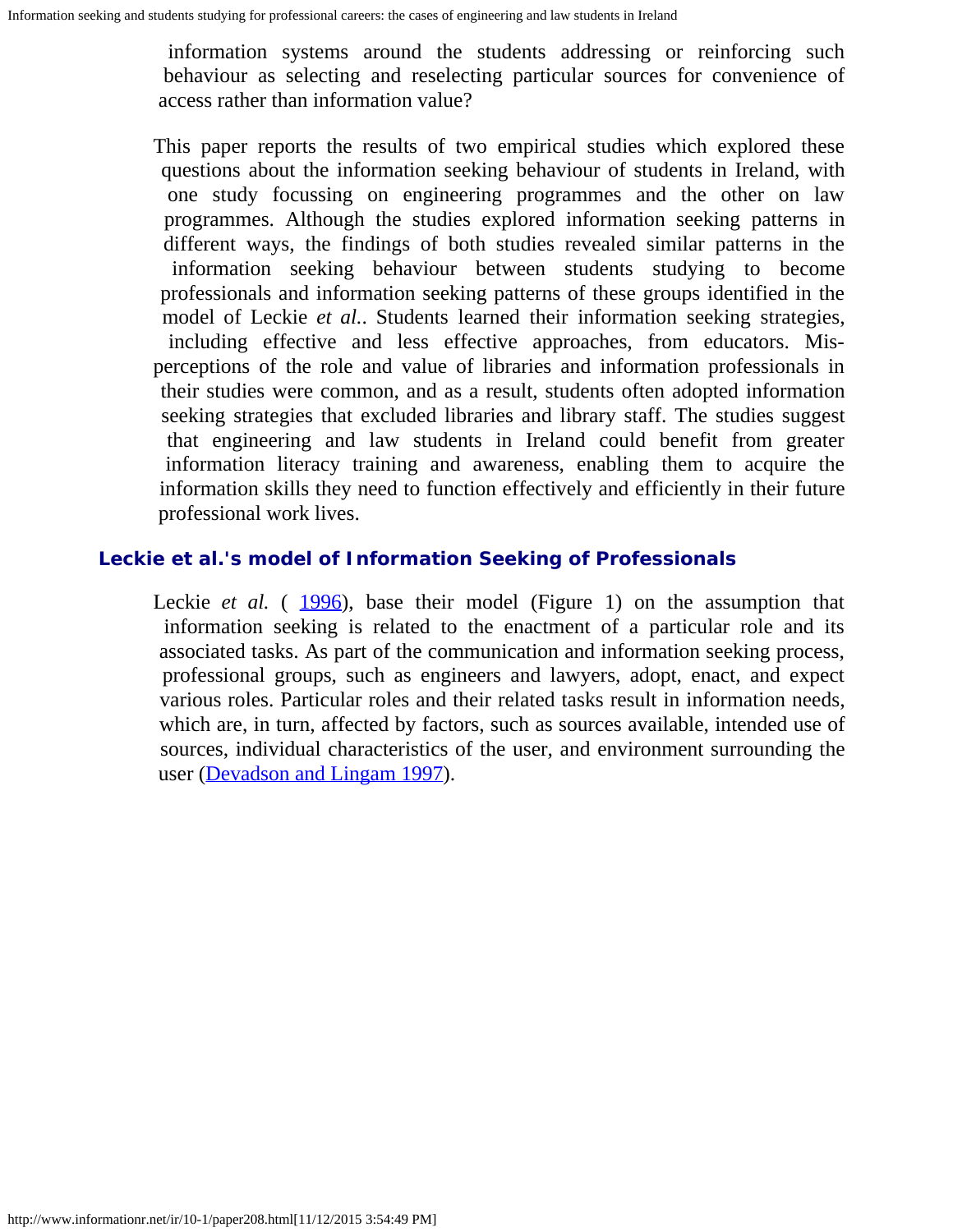Information seeking and students studying for professional careers: the cases of engineering and law students in Ireland



**Figure 1: The Information Seeking of Professionals model. (Source, Leckie,***et al.* **1996)**

For example, professional engineers carry out many tasks, such as design, development, documentation and implementation. These tasks, whether technical or non-technical, require specific information. As noted by Leckie *et al.*, awareness of information sources, including accessibility, quality, timeliness, trustworthiness, familiarity and previous success, has a direct impact on approaches taken in information seeking. For instance, engineers tend to rely heavily on informal sources of information, such as colleagues [\(Ward 2001](#page-12-2); [Pinelli 1991](#page-12-3); [Breton 1981](#page-11-0); [Harriott and Young 1979](#page-12-4)). Similarly, lawyers have roles, such as service provider, administrator, and researcher, which result in distinct tasks or activities, from which particular information needs arise. Like engineers, lawyers tend to depend upon personal knowledge, experience and perceptions when they choose information sources.

When an information need is not satisfied, the user may begin the information seeking process again or redefine the information need. Leckie *et al.* suggest a feedback loop, which highlights the benefit of the outcome of the information seeking process to the original information need or task, as well as other roles unexpectedly. In this model, Leckie *et al.* imply that the feedback loop only loops back as far as the characteristics of the information need. However, it is conceivable that the looping could also go back to the task and work roles, at which point the information need, as well as the task or role, may be redefined and further rounds of information seeking may be undertaken, employing different combinations of sources and awareness factors.

Although the model is not intended to be directly applicable to higher education students, it is nevertheless a useful aid for the studies reported in this paper.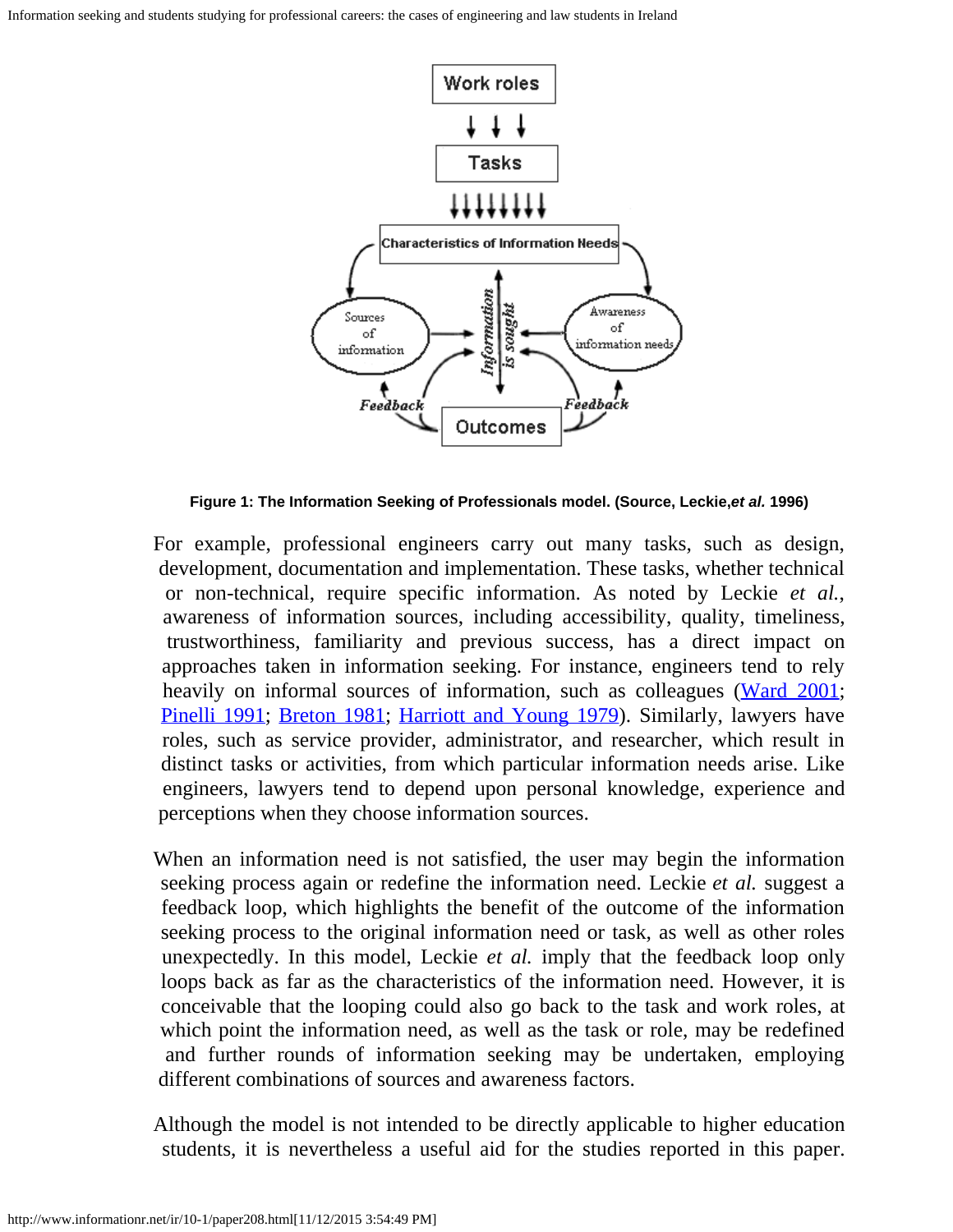Because the outcomes of information seeking rely on the sources of information available, as well as the awareness of those sources, it can be argued that students should be made fully aware of all information resources available to them and how best to use such resources. It is likely that during the course of their education, information seeking habits are constructed which may be carried with them throughout their professional careers as legal and engineering practitioners.

#### **Engineering and law students' information environments**

Student and professional lawyers and engineers have in common similar information needs to perform specific tasks. In Irish higher education programmes, undergraduate engineering students complete projects, which incorporate research and development similar to the work done by engineering professionals. Designing, testing, manufacturing and constructing a final product or device are tasks that may be required. Of these tasks, student engineers may be involved in one or more of these tasks for their final year project. Since the tasks are similar to those of the workplace, it is reasonable to consider similarities in the types of information required.

Law students, like legal practitioners, work in an information-rich environment which is in constant flux, with ongoing additions to statutes and other sources for legal research. As a result, those involved in the study and practice of law need to stay current with published legal literature relating to their area of study, or area of practice. This can encompass court rulings and judgements, legislation and regulations, as well as secondary material including research. Essential information skills required of legal practitioners include the ability to locate primary and secondary material, the ability to evaluate the relevance, applicability and value of that material to the task at hand, the ability to manage that material, and the ability to use the information for a specific purpose [\(Carroll](#page-12-5) *[et al.](#page-12-5)* [2001](#page-12-5)). Consequently, these are likely to be information skills that are required of law graduates on completion of their formal education.

## **Approaches used**

As noted above, this paper reports the findings of two research projects which explored the information seeking of different professional groups, specifically investigating whether or not students preparing to enter either engineering or law professions share the same information behaviour as professionals in the model of Leckie *et al.*. The two studies approached the research questions from different angles and had similar findings. The approach taken in each study is outlined below.

## **Engineering students**

This study examined the information seeking patterns of fourteen final year, undergraduate, engineering students split evenly between two engineering institutes in Irish universities. Both engineering departments offer programmes in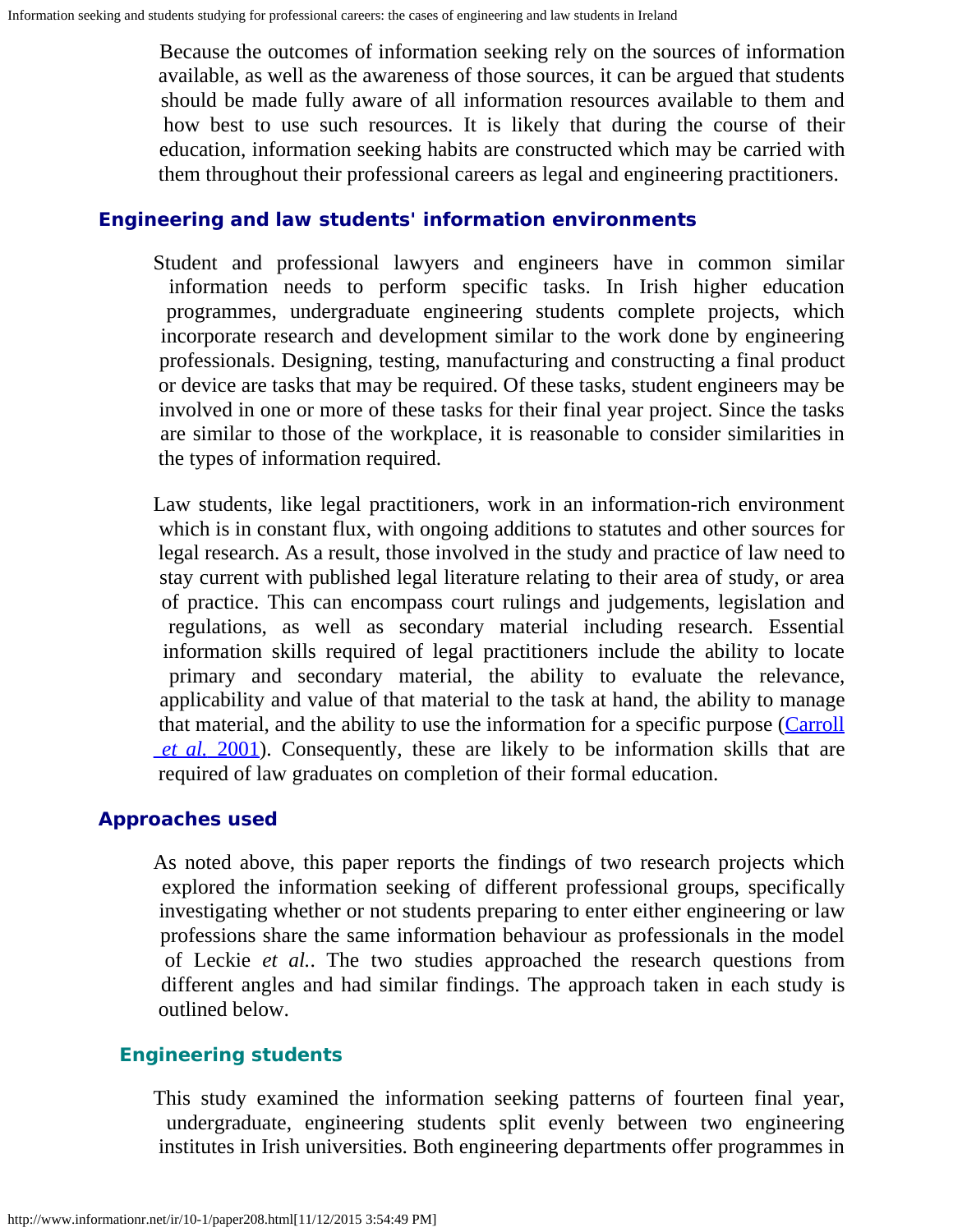electronic, mechanical and manufacturing engineering. The final year undergraduate engineering group was chosen, because, as students about to complete a final year undergraduate project, these students would draw on all the information seeking skills they had learned throughout their engineering programme.

Using Flanagan's ([1954\)](#page-12-6) Critical Incident Technique, the students' final year project became the focus of inquiry, and engineering students were interviewed about their information seeking relating to their final year project. Permission was granted by programme co-ordinators and instructors for the researcher to make a brief statement about the study to the students in each engineering programme and to invite students to volunteer to participate. Students wishing to participate contacted the researcher and received a Letter of Information outlining the study. To explore changing patterns of information seeking and strategies, each student participated in two semi-structured interviews, one at the beginning of his or her project and a follow-up interview at the end of the project. Each participant was asked to describe what they did in seeking information for this project, the first source they consulted and any other sources they used. Their final year project was an appropriate critical incident, since it was easily identifiable as a specific task and had to be completed by all participants.

#### **Law students**

An exploration of information seeking behaviour among law students focused on the information experiences of Irish university law students. Again, permission was granted by the programme co-ordinator and instructors for the researcher to make a brief statement to the students in each law programme about the study and to invite students to volunteer to participate. Students wishing to participate contacted the researcher and received a Letter of Information outlining the study. Semi-structured interviews, in conjunction with a brief problem exercise, were employed to explore information seeking strategies used by the students. Twelve postgraduates were interviewed, split evenly between two Irish universities.

The brief problem exercise was composed of three information questions common to the field of law, to gain an understanding of the students' awareness of the range of legal resources available to them. The exercises were formulated in conjunction with two university law librarians, and on the basis of the researcher's own experience of working as a librarian in a law library. Participants were presented with three queries that they might be asked to complete in a given law course and were asked to explain how they would locate such information using all of the information resources available to them.

#### **Information sources and channels**

#### **Engineering students**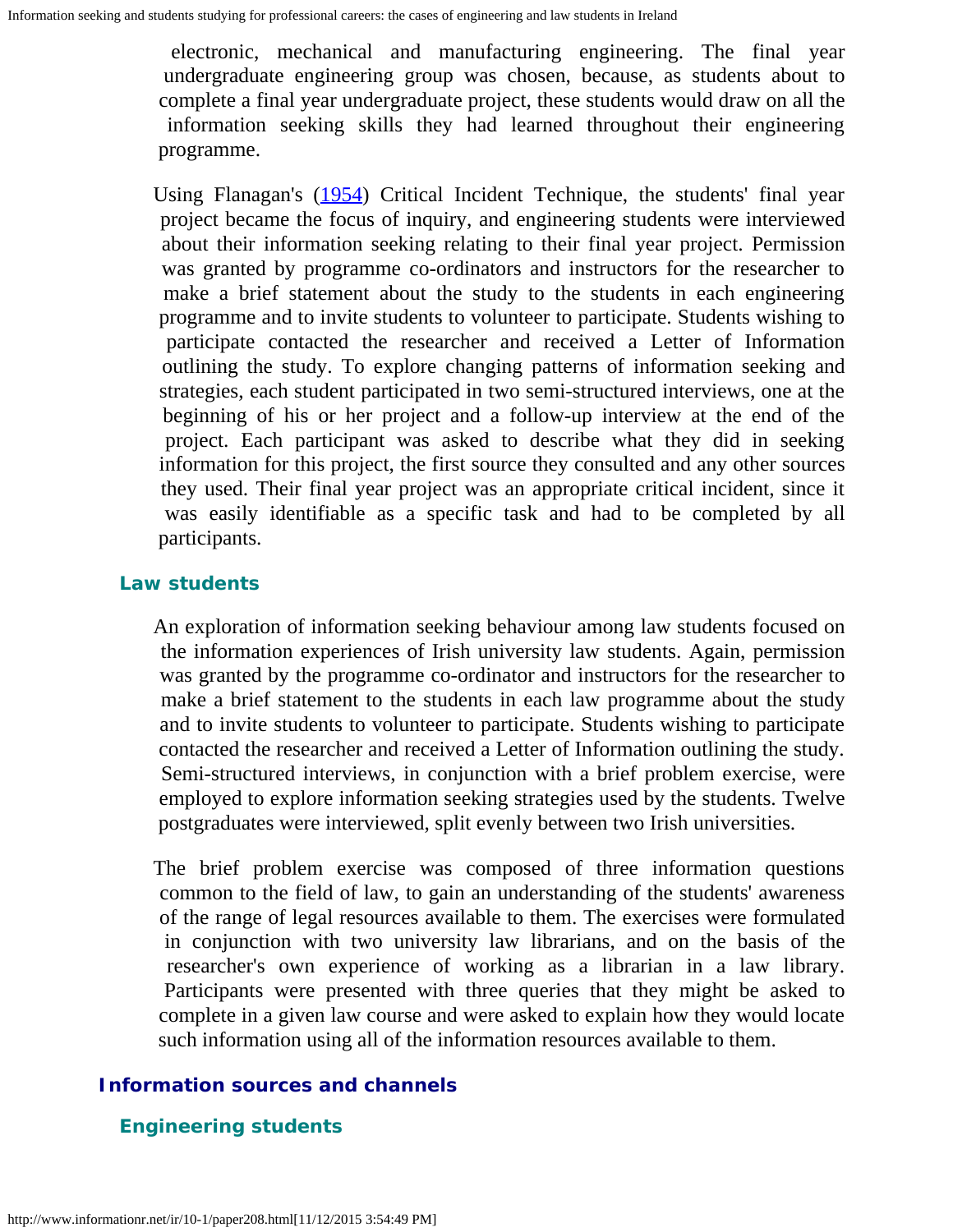Accessibility was a key factor in the selection of an information channel by student engineers. This behaviour is similar to findings in previous studies on the information seeking behaviour of professional engineers [\(Gertsberger & Allen](#page-12-4)  [1968;](#page-12-4) [Leckie](#page-12-0) *[et al.](#page-12-0)* [1996](#page-12-0); [Fidel & Green 2003](#page-12-7)). The physical distance of a resource and opening hours were key factors in library use or lack of use. Speed and ease of use, including accessible language, were also important factors for engineering students when selecting an information source.

Student engineers seem to have a preference for channels that require the least effort or seem to require the least effort, such as the Internet. This again is similar to professional engineers who are known to use channels *within arms' reach* (e.g., [Breton 1981](#page-11-0)). Student engineers viewed the Internet as a speedy, current information source which fed initial information needs quickly. In fact, the majority of engineering students identified the Internet as the first source they checked for information for their project, noting that they did so to get an idea of what the topic was about quickly and to see what was out there. Students chose their initial sources to help them define their information need, rather than to provide detailed knowledge.

- Interestingly, some of the same students who considered the Internet as the best information source for their project also listed it as the worst source, because they felt uncertain about the reliability of the information found, they felt overloaded with information on the Internet, and they found it hard to find specific information using this resource. It is worth noting that none of the participants received formal training on how to search the Internet either as part of the curriculum of their engineering course or through the library. Some students stated that they read about the Internet themselves; others used search engines recommended by fellow students or found in library guides.
- With regard to other resources, student engineers considered traditional print resources, such as books, technical handbooks and journals, as key library resources in their research and said they used these sources to validate the information they located on the Internet. However, the students had preconceived ideas about the value of the library and other resources. Very few seemed to link online resources to the library and referred to the Internet as a catch-all term for all electronic resources. Students tended to use online databases with the full-text of journal articles for non-technical information, such as business modules; students who used electronic full-text standards, properties of materials, metals etc., valued these tools.

## **Law students**

Most students claimed to use the resources of the library heavily over the course of their academic programmes. This finding lends support to views expressed in the literature concerning the role of law libraries (e.g.,  $Woxland 1989$  $Woxland 1989$  $Woxland 1989$ ). Although</u> students tended to express reservations regarding the adequacy of their information skills at the outset of their postgraduate programmes, especially with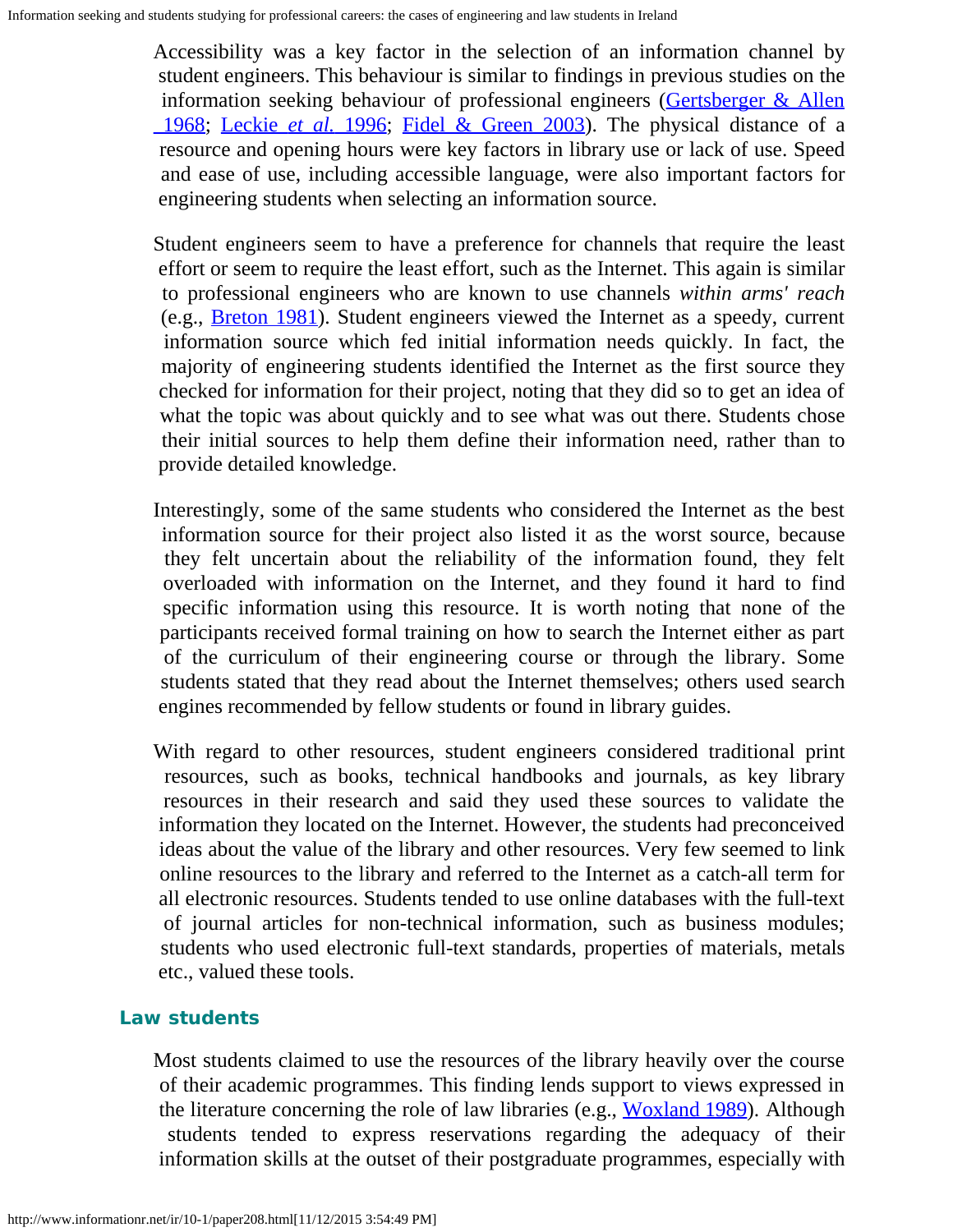regard to their ability to use electronic resources, the majority of students claimed that they had developed high levels of information skills by the end of their undergraduate programmes, often developing these skills on their own. However, the problem exercise used in this study revealed that the participants tended to have problems in identifying suitable information sources for case law, legislation and journal articles. As well as being limited in their knowledge of basic print materials, for example, case digests and legislation, most law students in the study had trouble choosing suitable electronic resources, especially for locating case law and journal articles. Students noted that they wasted time when seeking information because of these difficulties. When sources, in both printed and electronic formats, were difficult to locate, students reported skipping a particular source in favour of other items on a reading list.

- Law students noted that their information seeking during their undergraduate programmes, and to a lesser extent during their postgraduate programmes, centred on items such as reading lists, textbooks and course packs. Students reported that their legal training was largely teacher-centred and contentoriented. Pedagogical approaches to legal education in Ireland seem not to encourage the development of information skills among law students. There is a trend among many universities in other countries, of moving from an emphasis on *what one learns* to an emphasis on *how one learns*, through process-oriented pedagogies (e.g., [Oberman 1991](#page-12-9); [McInnis and Symes 1991](#page-12-10) ; [Bruce 1997](#page-11-1), [2002](#page-11-1)). Such approaches reflect the belief that the development of information skills can be best achieved through engaging students in active problem-solving and research based on partnership between faculty and library, enabling them to develop the cognitive tools needed to transfer what they learn to new problems and situations.
- Electronic resources, such as legal databases and the Internet, became more important for students as they progressed through their studies and into their postgraduate courses. Students expressed enthusiasm for, but in many cases, a lack of confidence in their ability to use electronic resources effectively. The study revealed that the students tended to display poor judgement in their choice of electronic resources when attempting to match information needs. Such findings reflected concerns expressed in the literature regarding the assumptions that are often made by lecturers and librarians alike, as to students' ability to use such resources (e.g., [Hepworth 2000](#page-12-11); [Hartmann 2001](#page-12-4), [Genoni and Partridge](#page-12-12)  $2000$ ).

Similar to engineering students, law students offered a mixed reaction to the Internet, at the same time valuing the access to resources for research and also observing problems with this resource. Participants almost universally referred to *Google* as their search engine of choice, with one participant mentioning *Yahoo*. Discussion about Internet searching revealed that law students' use of Internet resources tended to be more speculative than purposeful.

#### **People sources**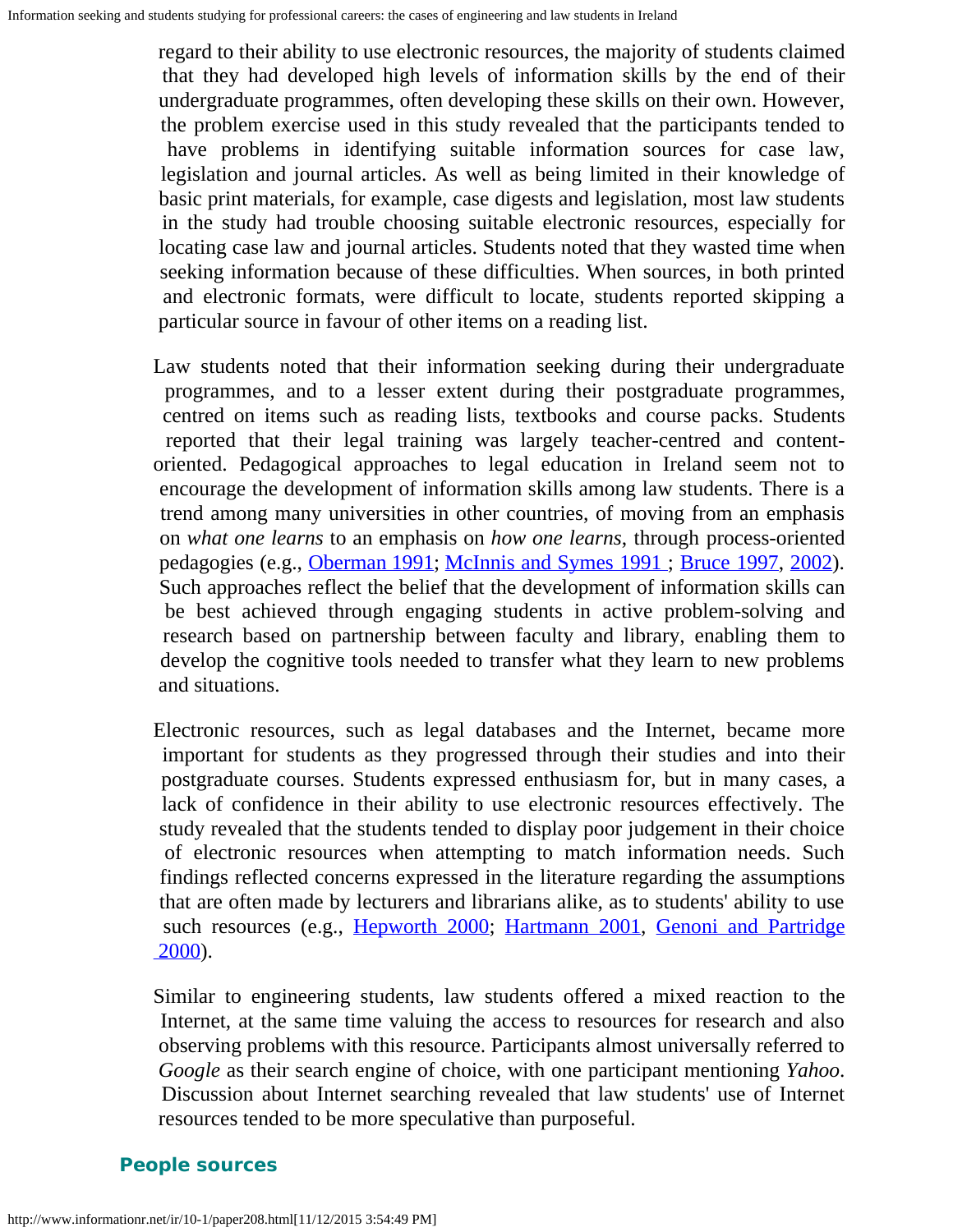## *Academic staff*

Engineering students favoured personal direction, either from an available lecturer or an expert. Similarly, law students appeared to be strongly influenced by their lecturers, who tend to shape student impressions of how information seeking and legal research should be approached. It appears that students tend to take their cues from lecturers with regard to all aspects of their legal education, and attempt, as much as possible, to do what they believe their lecturers want them to do. This seems to shape their entire approach to information seeking and learning, which appears to be based on a short-term focus, rather than on any lifelong learning basis or any consideration of their potential future careers as practitioners.

Law students, on the other hand, tended to feel that a certain distance exists between them and their lecturers, as opposed to a spirit of co-operation and trust. Despite the fact that students felt that they had been encouraged, on some level, to look beyond reading lists by their lecturers, they expressed a need for greater guidance. Lecturers tended to be viewed as a last resort for students encountering information seeking problems, and, in this regard, lecturers often seemed to be unapproachable.

## *Librarians and libraries*

When seeking information for their projects, engineers turned to a variety of library resources, including technical handbooks, library guides and leaflets, library catalogue, library staff, journals, online databases, previous student projects. However, similar to other studies of information behaviour of engineering professionals (e.g., [Anderson](#page-11-2) *[et al.](#page-11-2)* [2001](#page-11-2)), the library was not the first place students looked for information. Like professional engineers, engineering students tended to use the library midway through their information seeking process for their projects and to regard librarians as leads to information sources. The relegation of librarians and technical library personnel to a low priority may be at least partially explained by Folster, who observed that, 'libraries and librarians are perhaps best classified as intermediaries and not viewed as primary or even important sources of information'. [\(Folster 1995](#page-12-13), cited by [Anderson](#page-11-2) *[et al.](#page-11-2)* [2001](#page-11-2): 149)

Similar to engineering students, law students perceived the role of librarians as being purely functional, to ensure that students can access particular print material as specified by lecturers. Because the participants in this study seemed not to appreciate fully the connection between the library and electronic sources of information, librarians did not seem to be associated with this sphere of information. There did not seem to be any expectation on the part of the participants that librarians might provide legal research education on a continuing basis.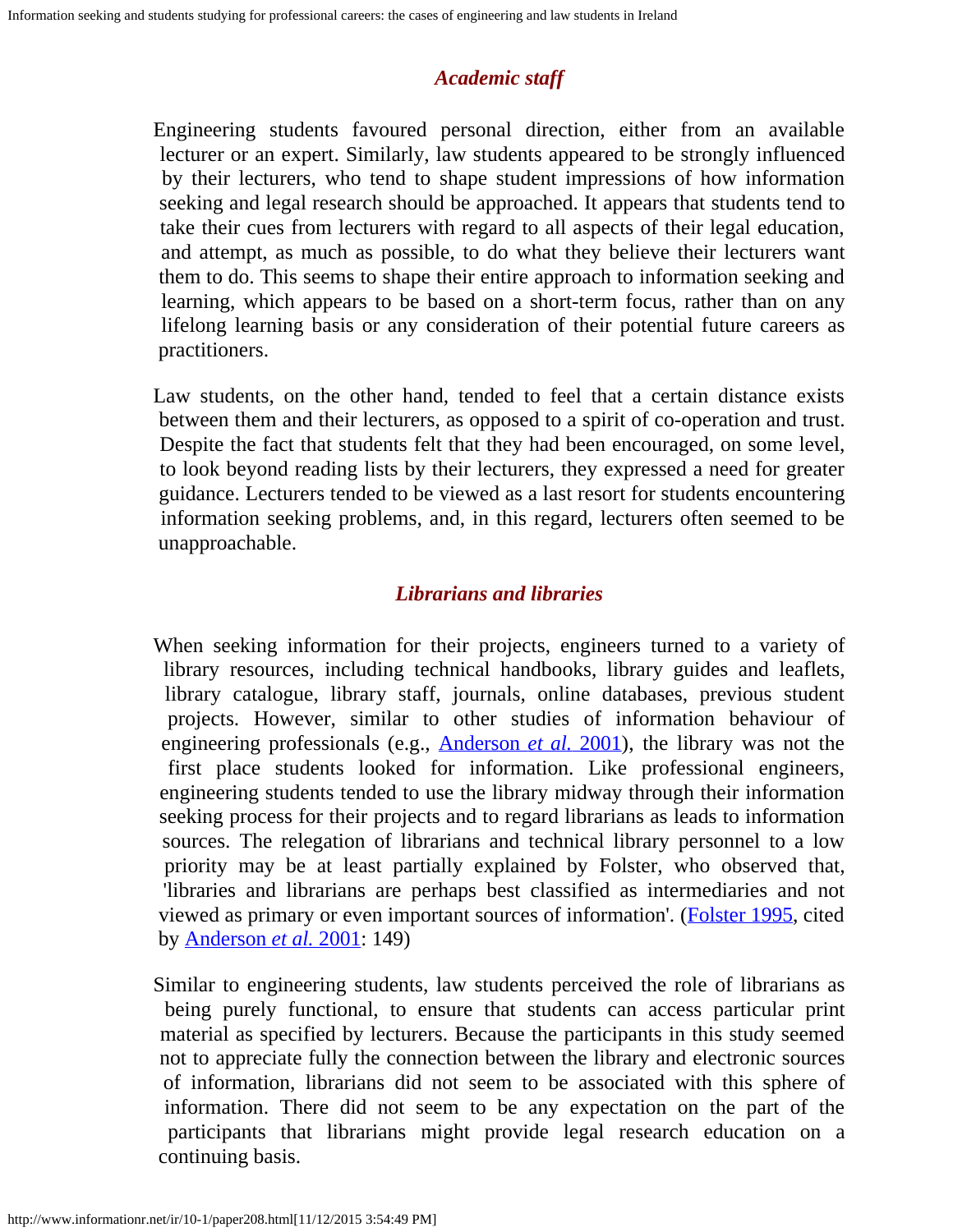## *Other students*

Engineering students consulted one another as part of their information seeking process; however, this occurred more often with regard to general course work rather than for their individual projects. Although student engineers may have a smaller immediate network of colleagues to consult, that is, their classmates, they also consult their lecturers and they are encouraged by the lecturers to consult engineers and specialists in the field. The emphasis on collegial contact encourages the development of the trait noted among professional engineers of using individuals as information channels.

Law students appear to work independently to develop their own information skills. All interviewees expressed the notion that through practice and initiative they had developed their own skills, without a lot of help from library or faculty. Unlike engineering students, there was little evidence that law students consulted one another as part of their information seeking process. Law students also tended not to participate in group projects.

## **Information skills training**

Engineering students from both colleges in the study were given an introductory library tour in their first year. This orientation tour was presented by a library staff member and consisted of a physical tour of the library, an introduction to the arrangement of material, and a brief demonstration of how to search the library catalogue.

Law students similarly reported that they received an optional library tour at the beginning of their first year, noting further that this tour represented the extent of their information skills education during their program. The tour was provided by a staff member of the library and consisted of basic bibliographic instruction, covering little instruction in the use of electronic resources. Law students reported that the introductory library tour did not seem particularly relevant to them when for a variety of reasons, including the timing of the tour, the person providing the tour, the perceived lack of faculty involvement, the lack of emphasis on electronic material, the lack of application of the information to subject content, and the fact that attendance was optional. Like the engineering students, law students found the tour useful in providing a physical orientation of the library.

Despite expressing negative feelings regarding library tours, most law students believed that the tour was adequate for their needs as undergraduates. The students generally felt that the library itself was not problematic and that they had developed the ability to use its resources effectively by the end of their degree programmes. The results of the problem exercise reveal, however, that students seem unaware of many basic legal resources held in the library, and, therefore, are unable to use library resources to full effect. In general, it appeared that the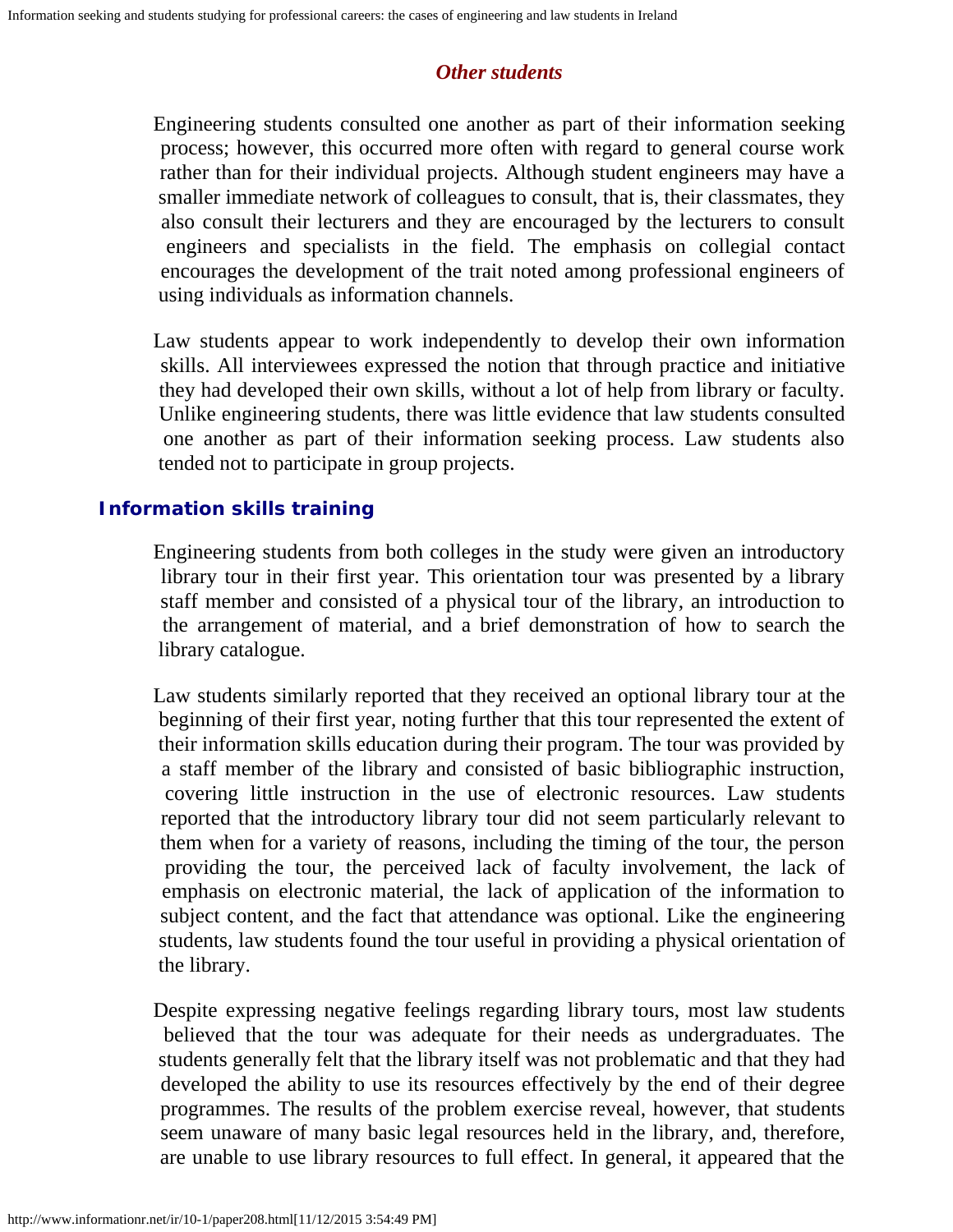participants tended not to see a strong connection between the library and the electronic resources that were available to them. It further seemed that information literacy was not integrated into the law curriculum. There was no option for law students to pursue any advanced legal research course as has become popular in education programmes in such countries as the United States and Australia.

Law students recognised the importance of information skills education. However, they noted that the importance of the library tour only became apparent later in their education, because they felt they already possessed necessary information skills and did not require assistance. There was an expressed desire for more information skills education, with a special focus on legal databases and the Internet.

## **Discussion and recommendations**

The two studies reveal many common problems faced by students in law and engineering programmes in Ireland. The findings of these studies suggest several important points for consideration for helping these students with their information seeking.

## **Educating students**

Students may have varying abilities to use both electronic and printed sources. It is important that assumptions are not made regarding the abilities of students. Librarians can take an active role in developing students' abilities in this regard and need to be aware of students' changing information needs as they progress through the education system. Information skills programmes should reflect this transition. For instance, postgraduates have particular information needs and require information skills education to match such needs. By taking an active role in students' information skills training, they can encourage students to become more aware of the link between resources and the library, as well as the role of the subject librarian.

It is also important to remember that information seeking is a unique process for every individual and that the information need, the individual, and the resources available influence this process. Over-reliance on particular information sources or channels is not recommended, because this can limit access to information. Since information needs of an individual vary greatly as s/he progresses through even a project [\(Ellis & Haughan 1997](#page-12-14)), this must be taken in to account when training students.

Also, because of the nature of legal and engineering work, students need to be able to find information on current developments throughout their careers (e.g., [Erdmann 1990](#page-12-15)). Therefore, in order to equip students for effective information gathering and seeking, they need to be given certain skills in order to, 'plan a search, use a variety of materials, locate materials, and use citations' [\(Erdmann](#page-12-15)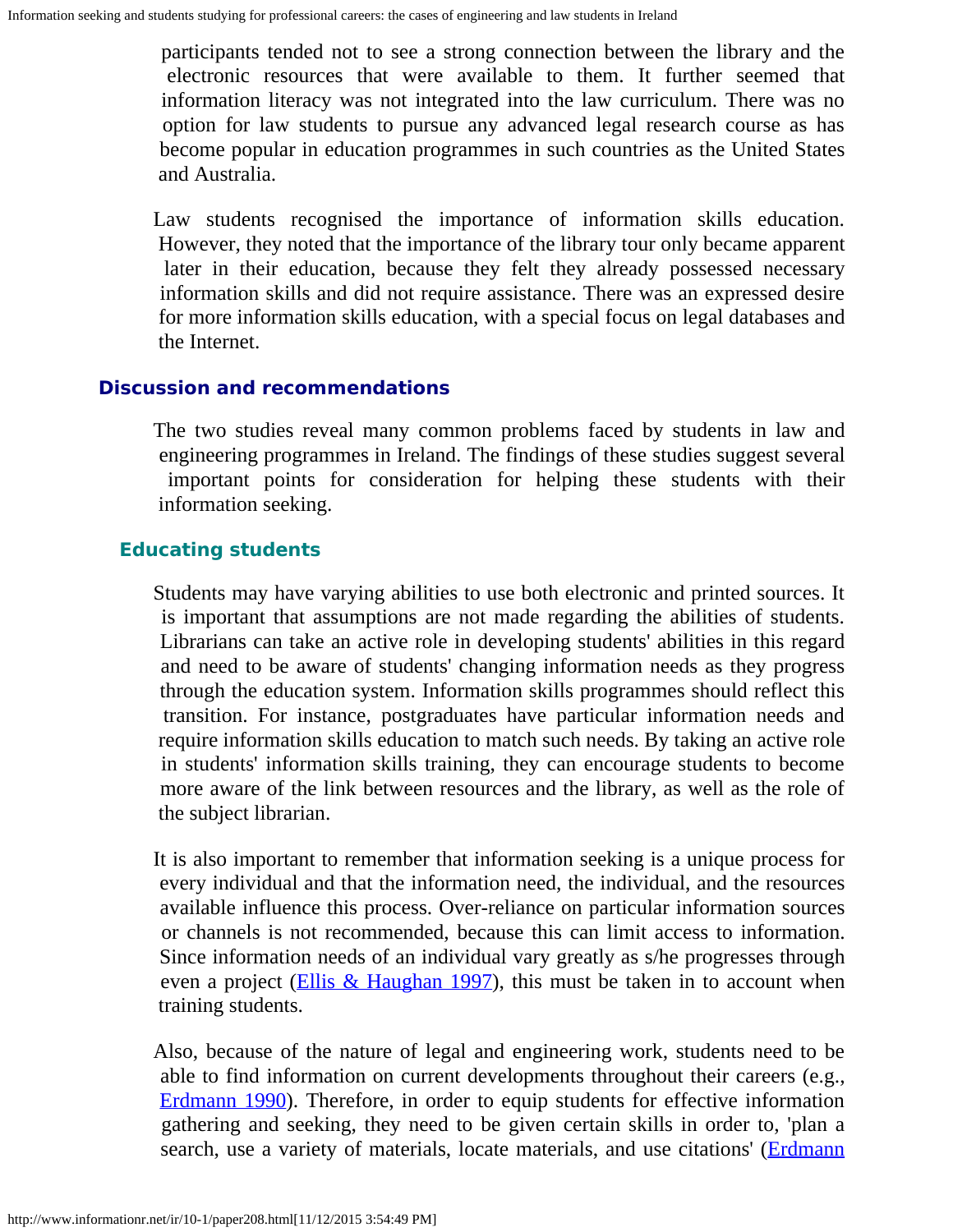[1990:](#page-12-15) 458) and to validate an information source. A first step is to ask libraries to provide this training to students; however, a more important step is to incorporate information seeking and/or literacy skills as part of the curriculum.

## **Training the people from whom students seek direction—academic staff**

Students tend to take direction from individuals, in particular, a lecturer. Lecturers may be unaware of all information sources available and they may rely on particular information channels, which may not be the most effective. It is important to include academic staff in the process and to make them aware of new information sources and their use and to ensure that these *information gatekeepers* are pointing students to a range of potentially helpful information sources.

Since academic staff are key information providers for students, it is important to ensure that they, too, know what services librarians provide, especially in relation to training their students in information skills. For instance, library staff can demonstrate resources to class groups and can offer timely and appropriate sessions to coincide with coursework and continued education over the duration of the academic programme. Pedagogical approaches that encourage active problem-solving and research, based on partnership between faculty and library, can enable students develop the cognitive tools needed to transfer what they learn to new problems and situations.

## **Librarians are used to find leads to information sources**

Thus, librarians should take a leading role in demonstrating information searching techniques generally and validating resources on the Internet.

Given the amount of information available on the Internet, access to the right information is important. Academic libraries and information providers have begun this by providing Internet gateways for specific areas; examples include: Edinburgh Engineering Virtual Library ([EEVL](http://www.eevl.ac.uk/)); [eFunda](http://www.efunda.com/home.cfm), the 'engineering fundamentals' site; **[PINAKES](http://www.hw.ac.uk/libWWW/irn/pinakes/pinakes.html)** (a directory of subject gateways), etc. As stated by Agha, 'Mastering the Internet and making it known for what it can and cannot do should be the responsibility of information professionals'. ( $\Delta g$ ha 1997: 49)

While library tours are beneficial, engineering and law students in Irish universities would benefit from increased information skills education. In addition, librarians are central to the construction of collaborative information literacy programmes, helping to integrate information skills pertaining to particular subject areas into the curriculum in Irish universities. Librarians must be included in this process.

## **Moving forward with information provision in Irish academic libraries**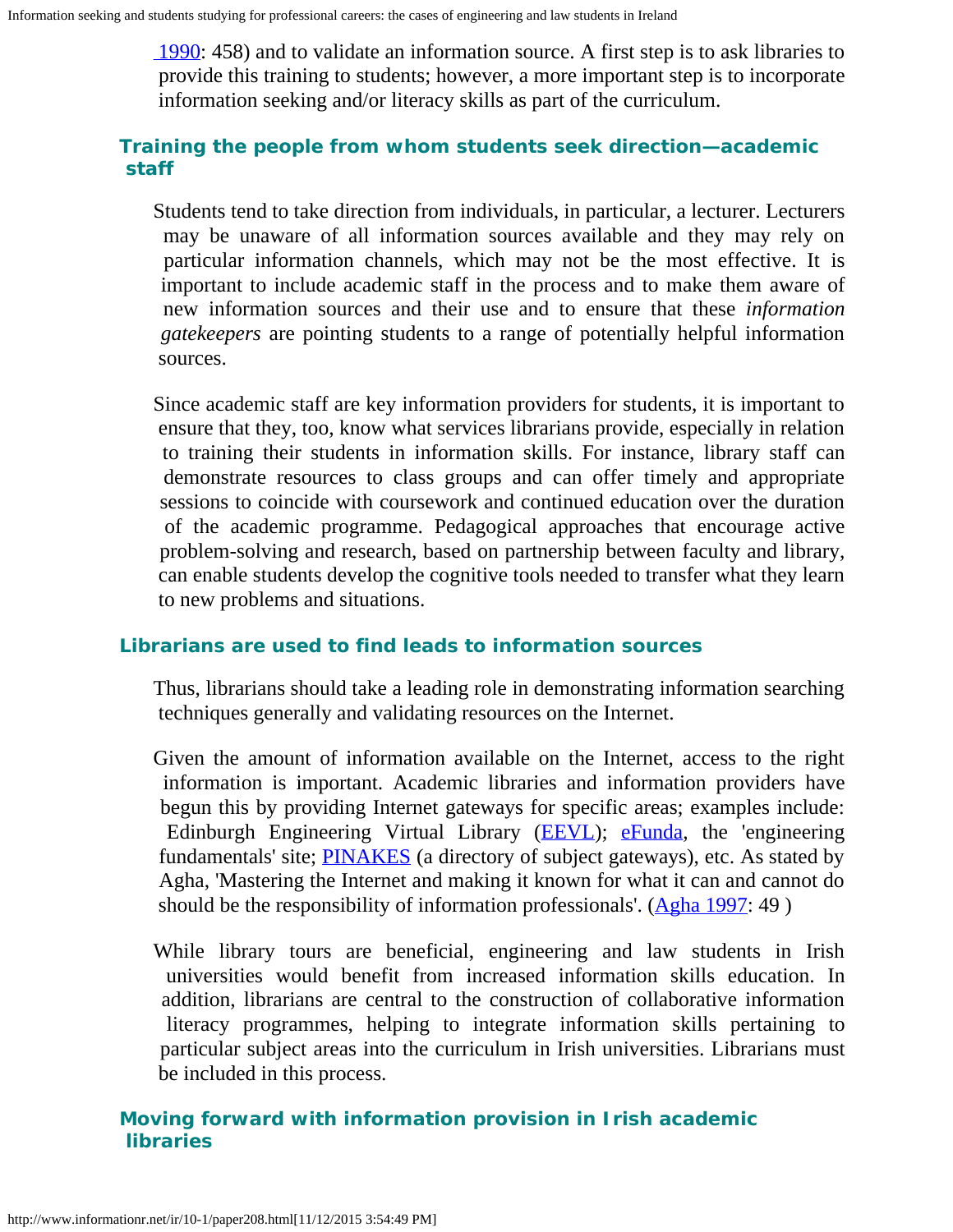With the Internet and many other sources available online, we need to ensure that people who are information technology skilled do not confuse this with having information literacy skills. There is more to information seeking than just knowing where to find information; that is, it also includes problem solving and evaluation of sources. The ability to validate sources is probably even more important today with the volume of information available on the Internet. As Pinelli notes, 'Information professionals continue to over-emphasise technology instead of concentrating on the quality of the information itself and the ability of the information to meet the needs of the user'. [\(Pinelli 1991](#page-12-3): 22)

An accurate, in-depth identification of the information needs and information seeking behaviour of engineering and law students in Ireland is crucial in assessing the effectiveness of a library or information service in meeting its information and training requirements. Agha recommends that library services should, 'know the user well and decide on how best they can be served' [\(Agha](#page-11-3) 1997: 49). Information must be available whenever and wherever it is needed. With the growth of life-long learning, all types of undergraduate students (parttime students, distance learners, and full time students who work part time) require easy access to information. In meeting this need, libraries now provide both on and off-campus access to their resources and aim to provide good quality information from a variety of sources and formats. Information seeking is a complex process and, as a result, the role of librarians is correspondingly more complex and more demanding to facilitate the information seeking process. However, by taking into account such factors as the influence of academic staff on the information seeking behaviour of undergraduate students, academic libraries in Ireland can improve the quality of the learning experience of law and engineering students and more effectively prepare them for professional work lives.

#### <span id="page-11-3"></span><span id="page-11-2"></span>**References**

- Agha, S.S. (1997). Performance required of future information professionals. *Malaysian Journal of Library & Information Science*, **2**(2), 45-56.
- Anderson, C.J., Glassman, M., McAfee, R. & Pinelli, T. (2001). An investigation of factors affecting how engineers and scientists seek information. *Journal of Engineering and Technology Management*, **18**(2), 131-155.
- Breton, E.J. (1981). Why engineers don't use databases: indexing techniques fail to fit needs of the profession. *Bulletin of the American Society for Information Science*, **7**(6), 20-33.
- <span id="page-11-0"></span>Bruce, C. (1997). *The seven faces of information literacy in higher education.* Adelaide: Auslib Press.
- <span id="page-11-1"></span>Bruce, C. (2002). [Information Literacy as a catalyst for educational change: a](http://www.nclis.gov/libinter/infolitconf&meet/papers/bruce-fullpaper.pdf) background paper, White paper prepared for UNESCO, the U.S. National Commission on Libraries and Information Science, and the National Forum on Information Literacy, for use at the information literacy meeting of experts, Prague, the Czech Republic. Retrieved 19 March 2003, from http://www.nclis.gov/libinter/infolitconf&meet/papers/bruce-fullpaper.pdf
- Callister, P.D. (2003). Beyond training: law librarianship's quest for the pedagogy of legal research education. *Law Librarian*, **95**(1), 7-45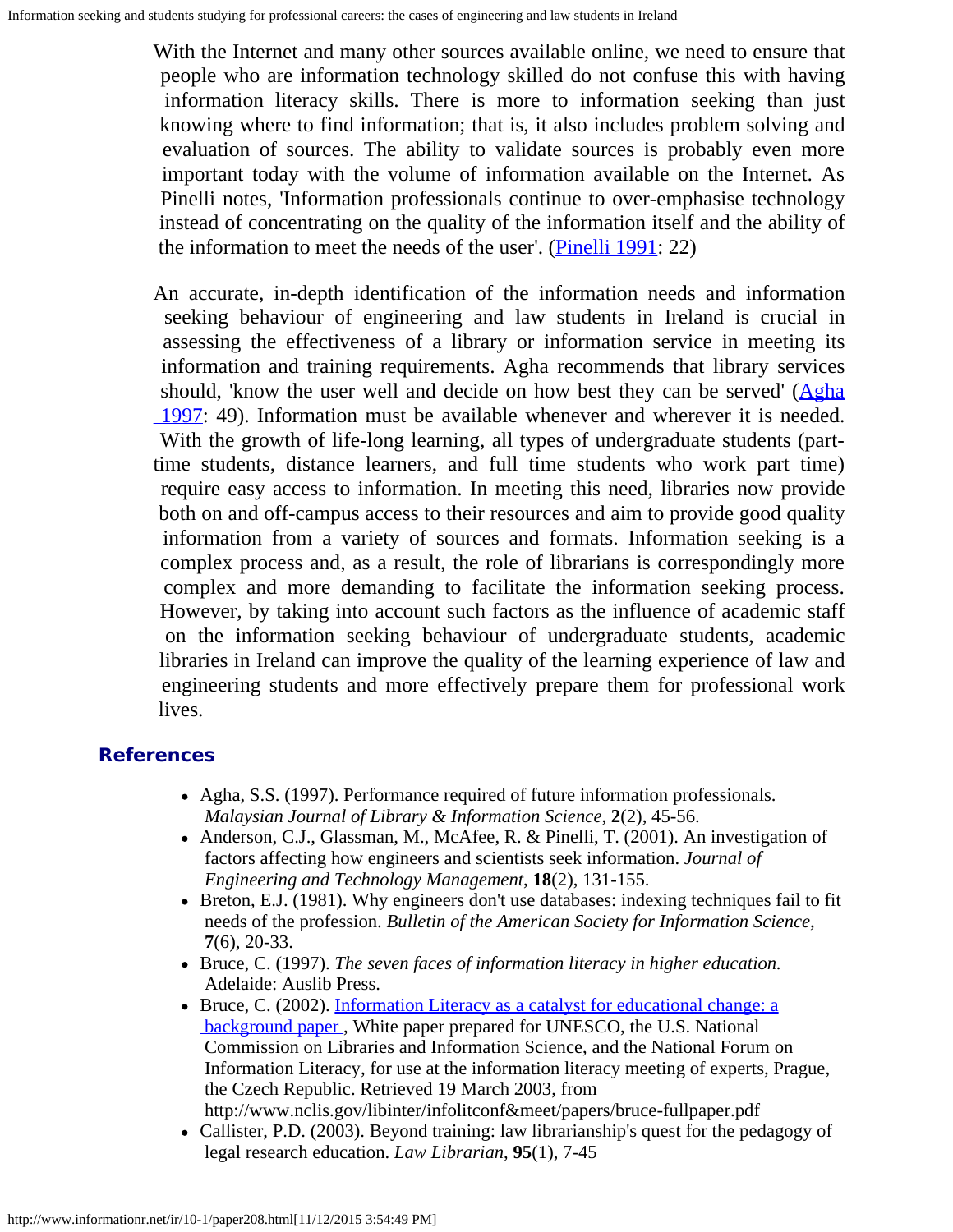- <span id="page-12-5"></span>• Carroll, R., Johnston, S. & Thompson, E. (2001). [Information literacy and learning:](http://cea.curtin.edu.au/tlf/tlf2001/carroll.html)  [research skills education in the UWA Bachelor of Law Degree](http://cea.curtin.edu.au/tlf/tlf2001/carroll.html) . In A. Herrmann and M.M. Kulski (Eds.), Expanding horizons in teaching and learning. Proceedings of the 10th Annual Teaching Learning Forum, 7-9 February, 2001. Perth, Australia: Curtin University of Technology. http://cea.curtin.edu.au/tlf/tlf2001/carroll.html
- Devadason, F.J. & P.P. Lingam (1997). A methodology for the identification of information needs of users. *IFLA Journal*, **23**(1), 41-51.
- <span id="page-12-1"></span>Ellis, D. & Haughan, M. (1997). Modelling the information seeking patterns of engineers and research scientists in an industrial environment. *Journal of Documentation*, **53**(4), 384-403.
- <span id="page-12-14"></span>Erdmann, C.A. (1990). Improving the information-gathering skills of engineering students. *Engineering Education*, **80**(4), 456-459.
- <span id="page-12-15"></span>Fescemyer, K. (2000). Information-seeking behavior of undergraduate geography students. *Research Strategies*, **17**(ER4), 307-317.
- Fidel, R., & Green, M. (2004). The many faces of accessibility: engineers' perception of information sources. *Information Processing and Management*, **40**(3), 563-581.
- <span id="page-12-7"></span>Flanagan, J.C. (1954). The critical incident technique. *Psychological Bulletin*, **51**(4), 327-358.
- <span id="page-12-6"></span>• Folster, M.B. (1995). Information seeking patterns: social sciences. Library Users  $\&$ Reference Services, (49/50), 83-93.
- <span id="page-12-13"></span>Genoni, P. & Partridge, J. (2000). Personal research information management: information literacy and the research student. In C. Bruce & P. Candy (Eds.), *Information literacy around the world: advances in programs and research.* (pp. 223-236). Wagga Wagga, NSW: Centre for Information Studies.
- <span id="page-12-12"></span>Gertsberger, P.G. & Allen, T.J. (1968). Criteria used by research and development engineers in the selection of an information source. *Journal of Applied Psychology*, **32**(4) 272-279.
- <span id="page-12-4"></span>• Hartmann, E. (2001). [Understandings of information literacy: the perceptions of first](http://alia.org.au/publishing/aarl/32.2/full.text/hartmann.html)  [year undergraduate students at the University of Ballarat.](http://alia.org.au/publishing/aarl/32.2/full.text/hartmann.html) *Australian Academic and Research Libraries*, **32**(2) 110-122. Retrieved 2 March 2003, from http://alia.org.au/publishing/aarl/32.2/full.text/hartmann.html
- Hepworth, M. (2000). Approaches to providing information literacy training in higher education: challenges for librarians. *New Review of Academic Librarianship*, **6** 21- 34.
- <span id="page-12-11"></span>• Leckie, G.J., Pettigrew, K.E., & Sylvain, C. (1996). Modeling the information seeking of professionals: a general model derived from research on engineers, health care professionals and lawyers. *Library Quarterly*, **66**(2) 161-193.
- <span id="page-12-0"></span>• McInnis, R. & Symes, D. (1991). Running backwards from the finish line: a new concept for bibliographic instruction. *Library Trends*, **39**(3) 223-237.
- <span id="page-12-10"></span>Oberman, C. (1991). Avoiding the cereals syndrome, or critical thinking in the electronic environment. *Library Trends*, **39**(3) 189-202.
- <span id="page-12-9"></span>• Pinelli, T. E. (1991). The information-seeking habits and practices of engineers. In C.A. Steinke, (Ed.), *Information seeking and communicating behaviour of scientists and engineers.* (pp. 5-25). New York, NY: The Haworth Press, Inc.
- <span id="page-12-3"></span>Ward, M. (2001). A survey of engineers in their information world. *Journal of Librarianship and Information Science*, **33**(4), 168-176.
- <span id="page-12-2"></span>Woxland, T.A. (1989). Why can't Johnny Research? or It all started with Christopher Columbus Langdell. *Law Library Journal*, **81**(3), 451-464.
- <span id="page-12-8"></span>Young, J.F. &. Harriott, L.C. (1979). The changing technical life of engineers. *Mechanical Engineering*, **10**(1) 20-24.

#### **Find other papers on this subject.**